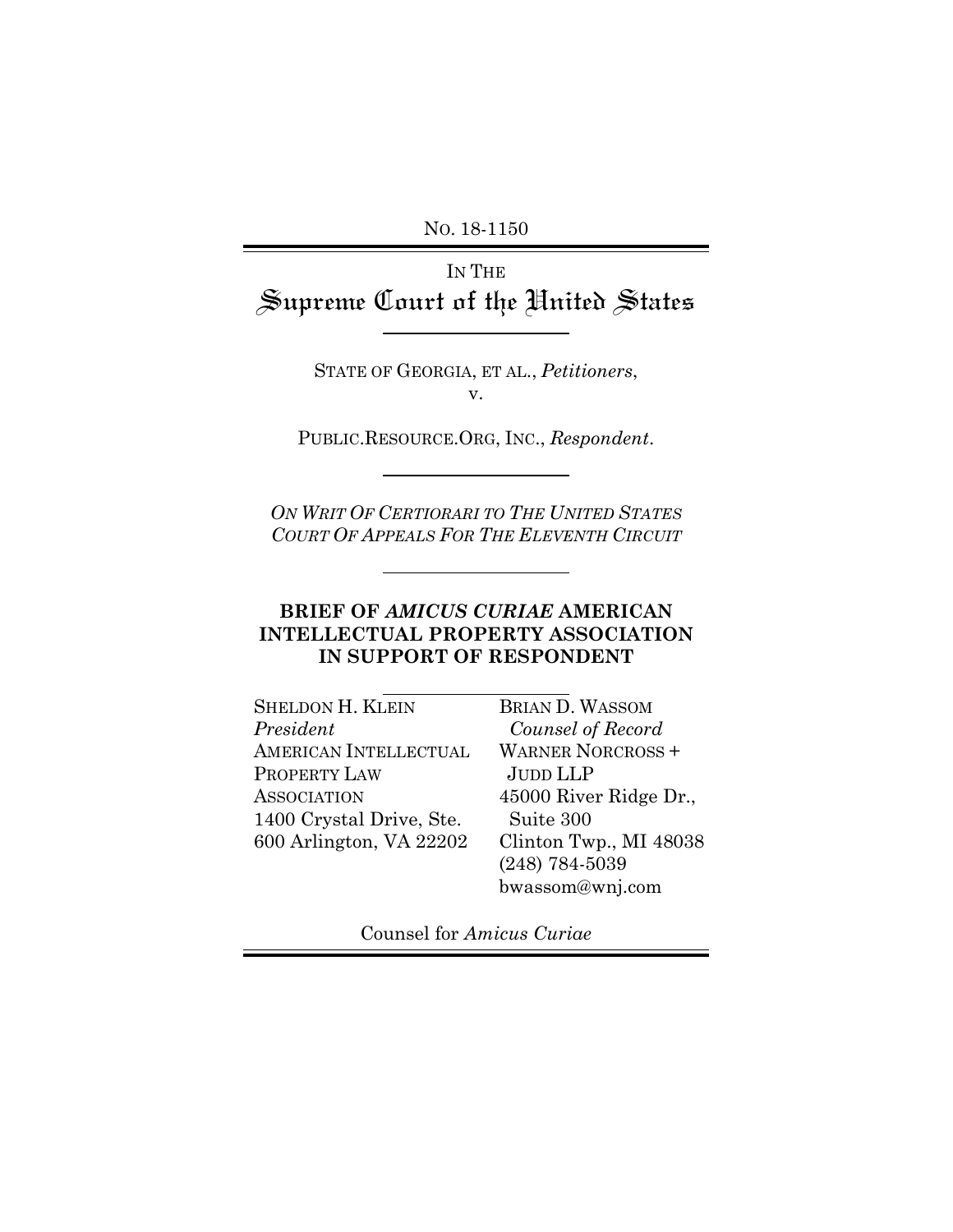#### **QUESTION PRESENTED**

This Court has held, as a matter of "public policy," that judicial opinions are not copyrightable. *Banks* v. *Manchester,* 128 U.S. 244, 253-254 (1888). Based on that precedent, lower courts have held that certain other "government edicts" having the force of law, such as state statutes, are not eligible for copyright protection.

The question presented is:

Whether the government edicts doctrine extends to—and thus renders uncopyrightable works that lack the force of law, such as the annotations in the Official Code of Georgia Annotated.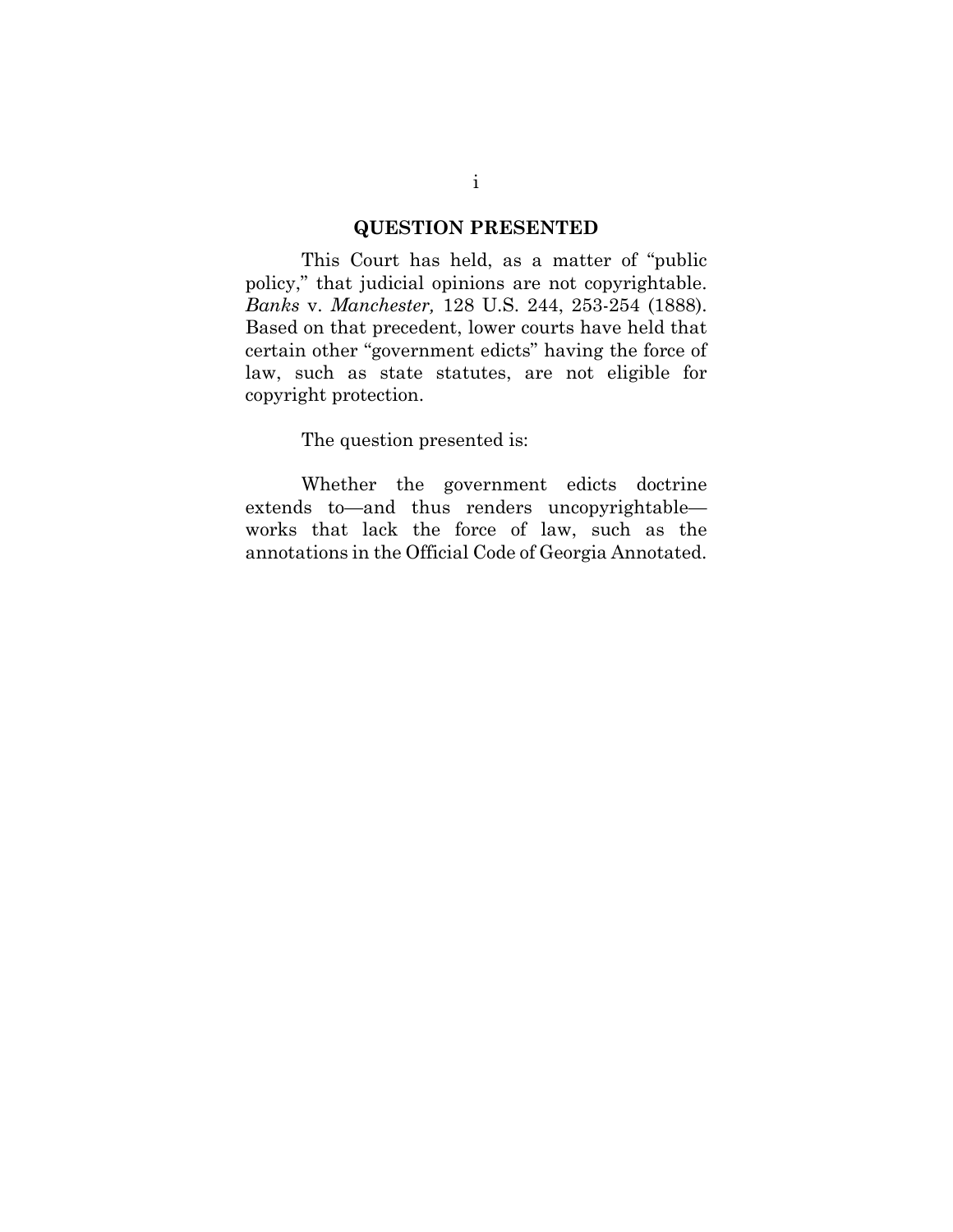# **TABLE OF CONTENTS**

| INTEREST OF THE AMICUS CURIAE 1                                                                                                                           |
|-----------------------------------------------------------------------------------------------------------------------------------------------------------|
| INTRODUCTION AND SUMMARY OF THE                                                                                                                           |
|                                                                                                                                                           |
| As a Work Made for Hire, the Official<br>$\mathbf{L}$<br>Code of Georgia Annotated Is Speech By                                                           |
| II. The Official Code of Georgia Annotated's<br>"Official" Public Pronouncement of<br>Georgia Law Distinguishes the Work<br>From Privately Authored Legal |
| III. The Issue Presented by this Case Does<br>Not Extend Beyond the Narrow Issue<br>Concerning State Authored, Official                                   |
|                                                                                                                                                           |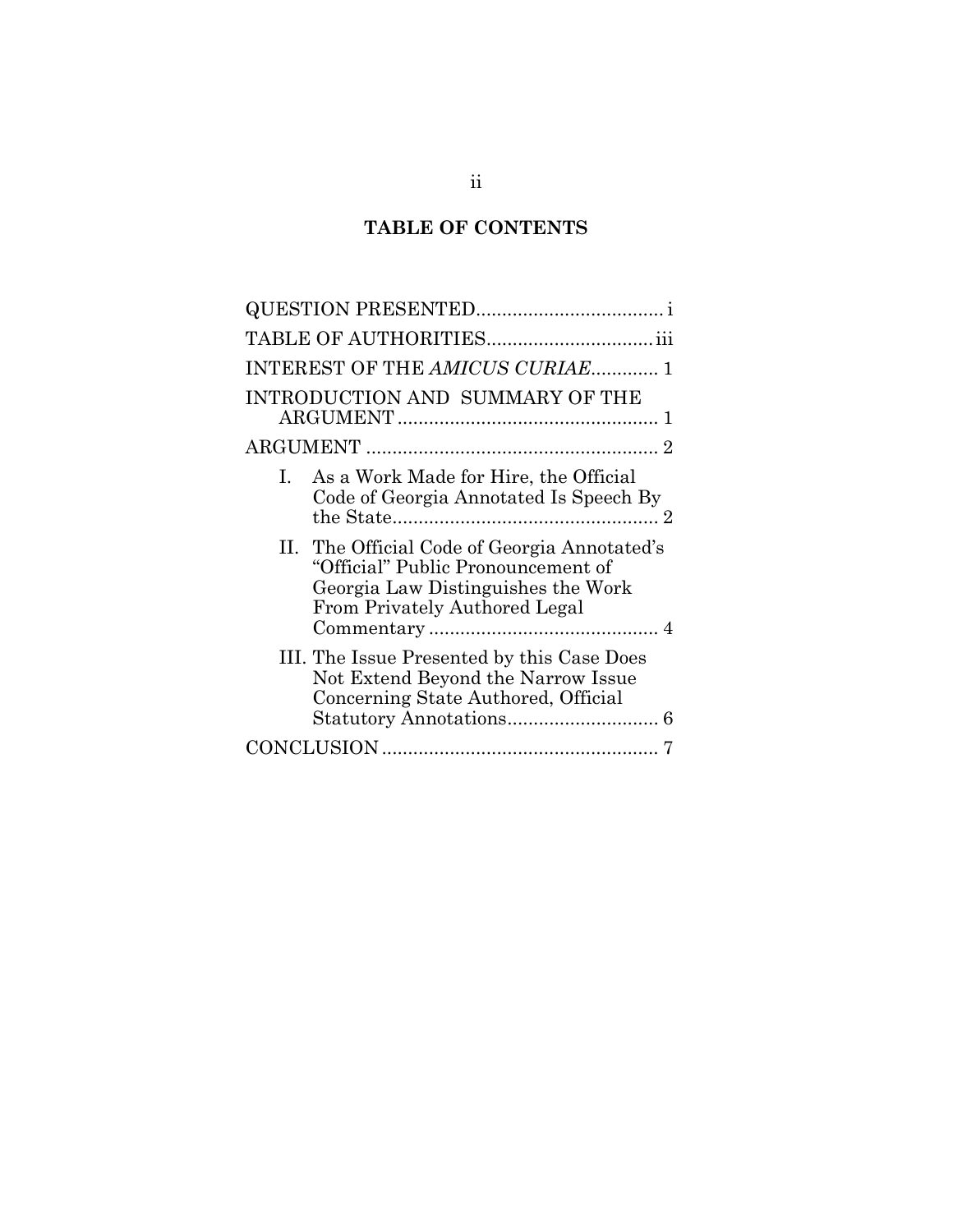# **TABLE OF AUTHORITIES**

# **Page(s)**

## **Cases**

| Arizona v. City of Tucson,                                                   |
|------------------------------------------------------------------------------|
| Banks v. Manchester,                                                         |
| Bldg. Officials & Code Adm. v. Code<br>$\mathit{Techn.}\; Inc.,$             |
| Bldg. Trades Emp'rs' Educ. Ass'n v.<br>McGowan, 311 F.3d 501 (2d Cir. 2002)4 |
| Callaghan v. Myers,                                                          |
| CCC Information Services, Inc. v.<br>Maclean Hunter Market Reports, Inc.,    |
| City of Bangor v. Citizens Commc'ns. Co.,                                    |
| Community for Creative Non-Violence v.                                       |
| Howell v. Miller,                                                            |
| Skidmore v. Swift & Co.,                                                     |
| State of Georgia v. Public.Resource.Org,                                     |
| Wheaton v. Peters,                                                           |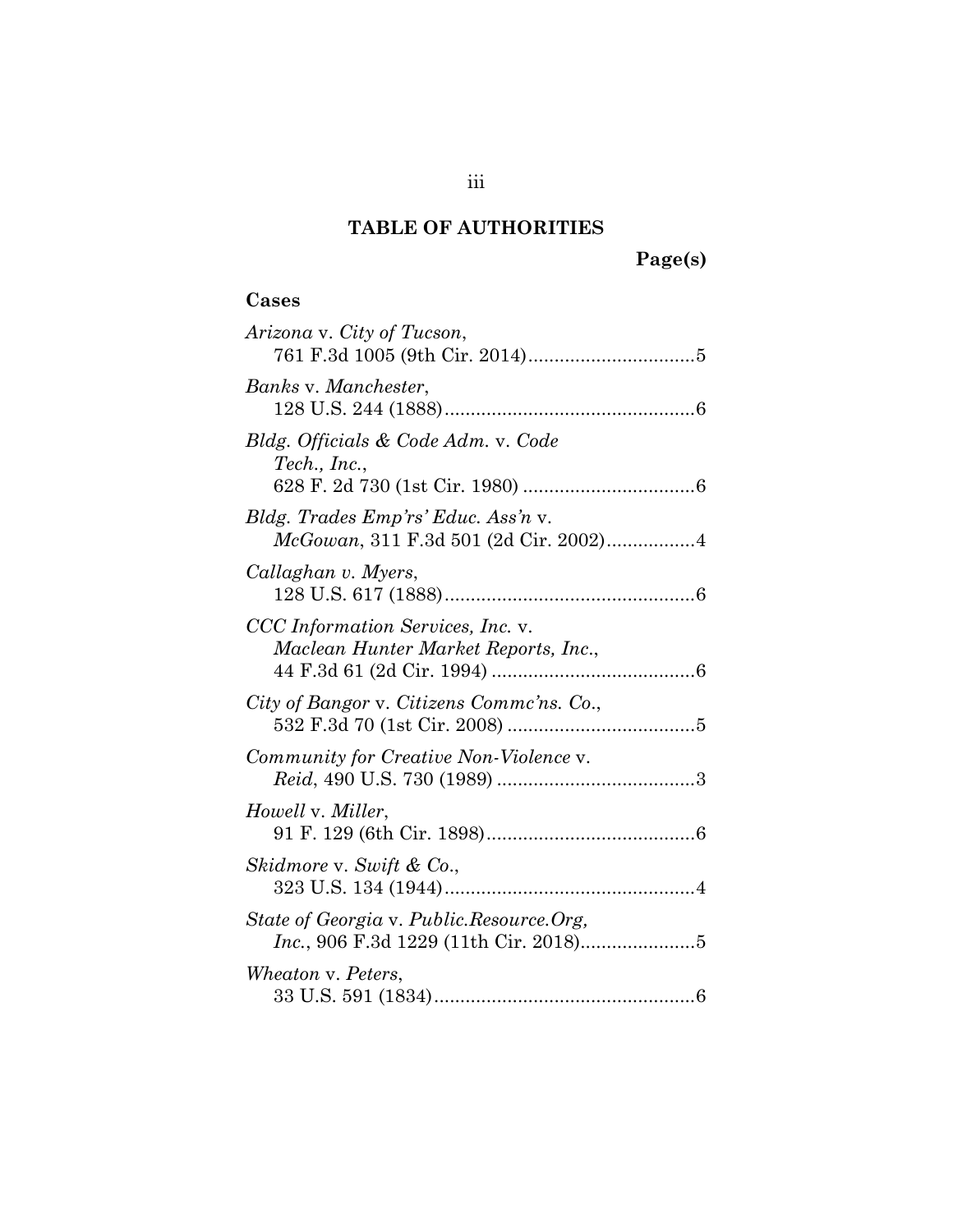# **TABLE OF AUTHORITIES—Continued Page(s)**

### **Statutes**

|--|--|--|

## **Rules**

Supreme Court Rule 37.6 ............................................ 1

## **Other Authorities**

Elizabeth Holland, *Will You Have to Pay for the O.C.G.A.?: Copyrighting the Official Code of Georgia Annotated*, 26 J. Intell. Prop. L. 99 (2019) ............................... 6

iv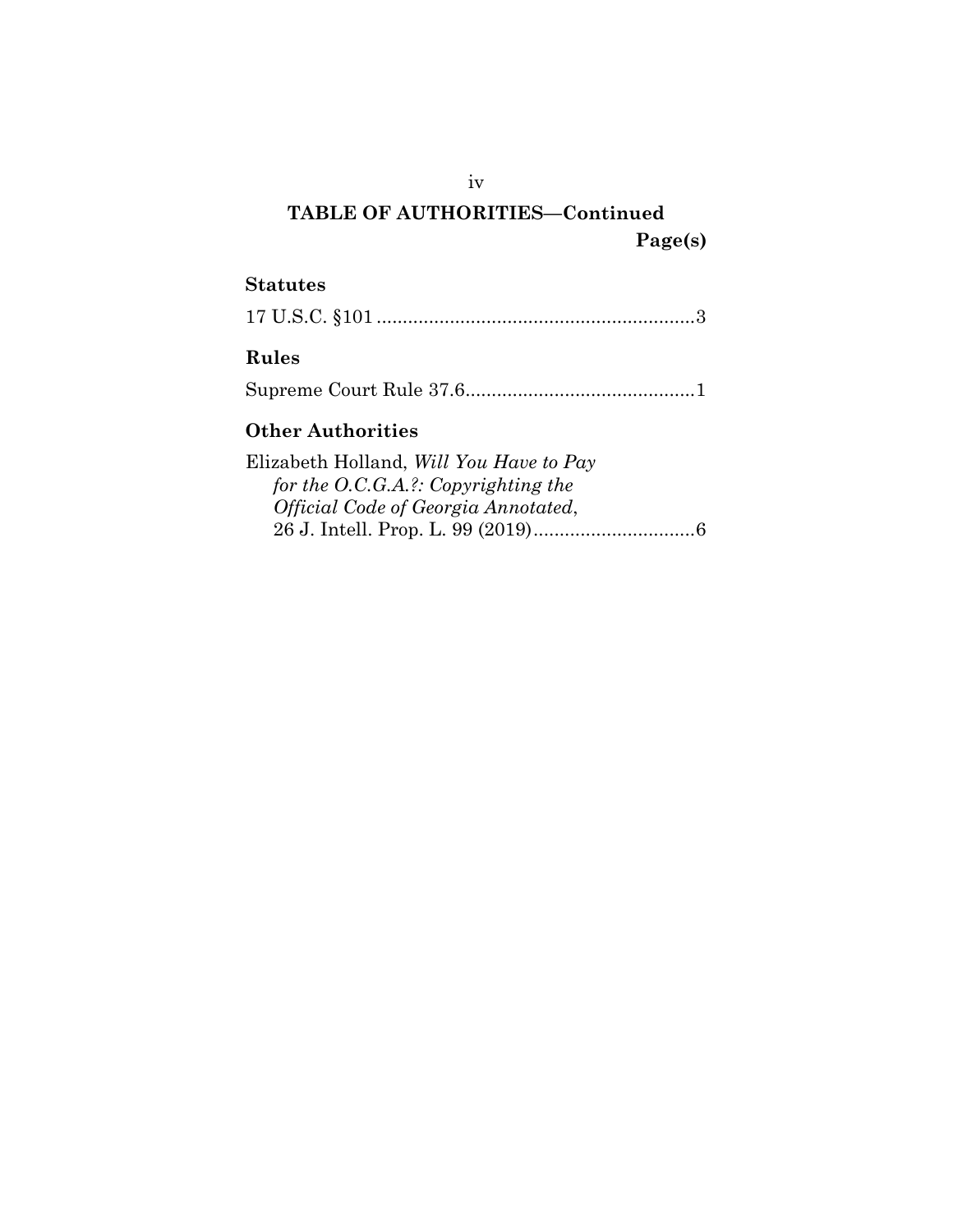#### **INTEREST OF THE** *AMICUS CURIAE1*

The American Intellectual Property Law Association ("AIPLA") is a national bar association representing the interests of approximately 12,000 members engaged in private and corporate practice, government service, and academia. AIPLA's members represent a diverse spectrum of individuals, companies, and institutions involved directly or indirectly in the practice of patent, trademark, copyright, and unfair competition law, as well as other fields of law affecting intellectual property. Our members represent both owners and users of intellectual property. AIPLA's mission includes providing courts with objective analyses to promote an intellectual property system that stimulates and rewards invention, creativity, and investment while accommodating the public's interest in healthy competition, reasonable costs, and basic fairness. AIPLA has no stake in any of the parties to this litigation or in the result of this case. AIPLA's only interest is in seeking correct and consistent interpretation of the law as it relates to intellectual property issues.

#### **INTRODUCTION AND SUMMARY OF THE ARGUMENT**

AIPLA respectfully urges the Court to affirm the decision of the Eleventh Circuit below. The work at

<sup>1</sup> In accordance with this Court's Rule 37.6, *amicus curiae* states that this brief was not authored in whole or in part by counsel for any party, and that no person or entity other than *amicus curiae* and its counsel made a monetary contribution to the preparation or submission of this brief. All parties have been timely notified of the filing of this brief, and both parties have consented.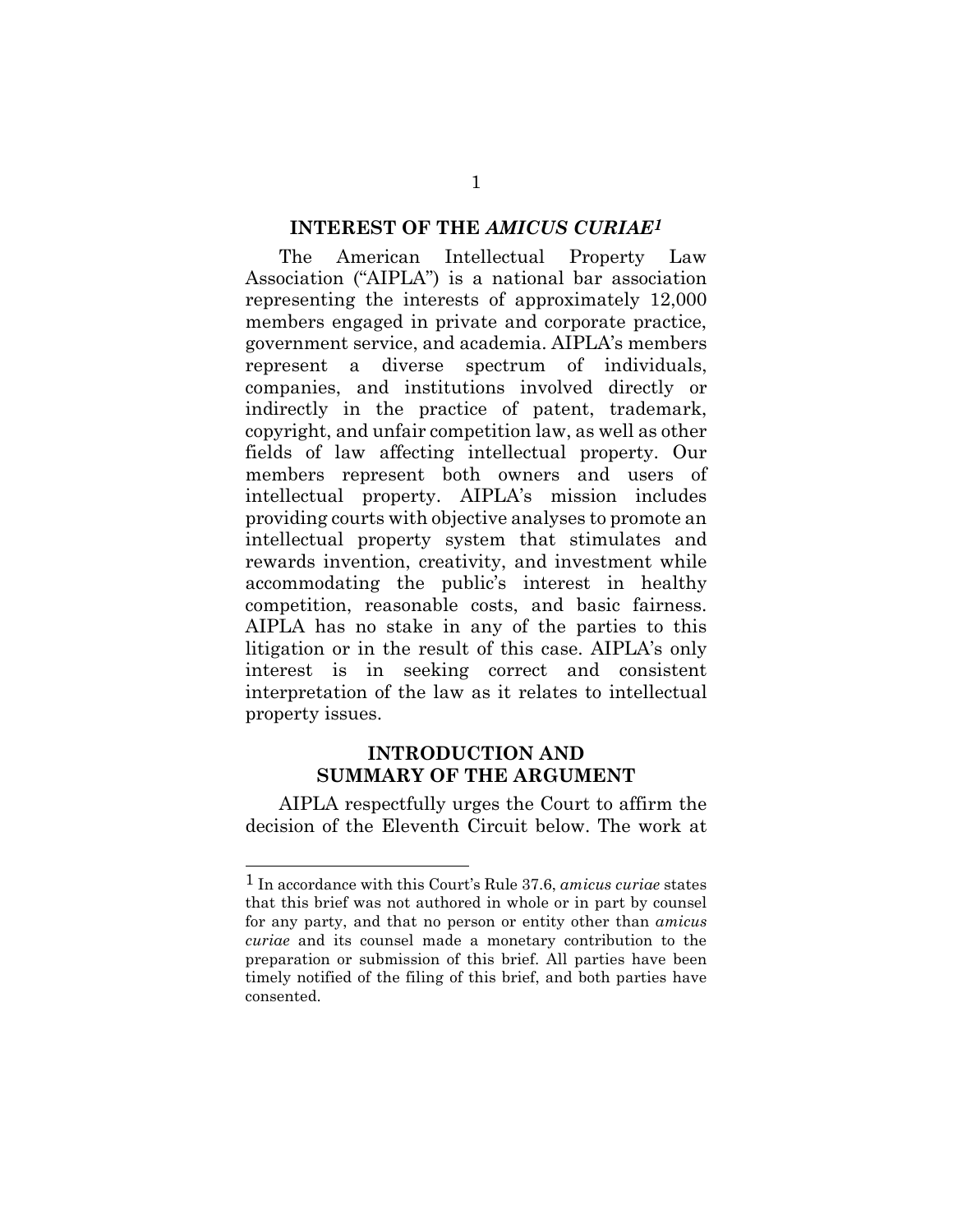issue is "official" speech of a state to its citizens explaining what its law is.

#### **ARGUMENT**

#### **Official Speech Explaining What the Law Is Should Not be Eligible for Copyright Protection**

Like the Eleventh Circuit below, AIPLA is persuaded that the "official," law-like character of Petitioner's state-authored compilation of statutory annotations2 removes that work from the otherwise broad range of expression that merits copyright protection. The Court should affirm that decision, while making it clear that its affirmance does not have broad practical or doctrinal implications adverse to the interests of state governments.

#### **I. As a Work Made for Hire, the Official Code of Georgia Annotated Is Speech By the State.**

The Official Code of Georgia Annotated is a classic work made for hire under the Copyright statute for which the state government of Georgia owns the copyright and is deemed the author. Arguments made in this litigation have obscured this critical fact by emphasizing the amount of time, energy, and discretion expended by the private contractor Petitioner hired to create the annotations—all of which are immaterial to its authorship.

The Copyright Act provides that "[a] 'work made for hire' is... a work specially ordered or commissioned

<sup>2</sup> As Petitioner does, see Pet. Br. at 8 n.2, AIPLA uses the word "annotations" to encompass all non-statutory supplemental materials included in the Official Code of Georgia Annotated. These materials include citations to, and summaries of, case law, law reviews, attorney general opinions, advisory opinions of the state bar, and research references. JA 489-491 (users guide).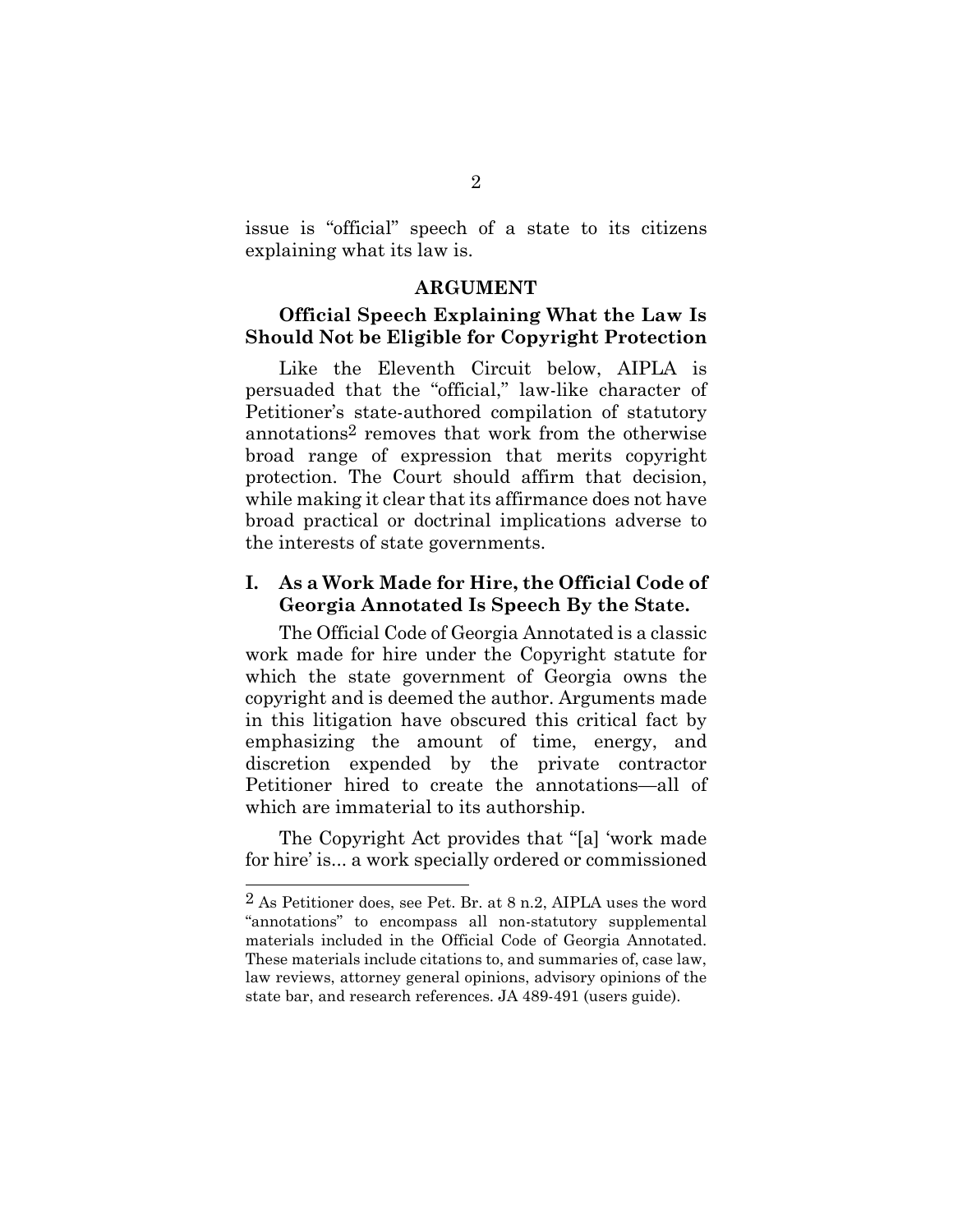for use as [among other things] a contribution to a collective work [or] as a compilation, . . . if the parties expressly agree in a written instrument signed by them that the work shall be considered a work made for hire." 17 U.S.C. §101. The Official Code of Georgia Annotated satisfies both requirements. It most clearly fits the categories of "collective work" and "compilation." "A 'compilation' is a . . . collection and assembling of preexisting materials or of data that are selected, coordinated, or arranged in such a way that the resulting work as a whole constitutes an original work of authorship. The term 'compilation' includes collective works, [which is a work] . . . in which a number of contributions, constituting separate and independent works in themselves, are assembled into a collective whole." *Ibid*. The Official Code of Georgia Annotated gathers citations to, and summaries of, such preexisting materials as judicial opinions, law reviews, attorney general opinions, advisory opinions of the state bar, and research references, JA 489-491, and cross-references them to relevant statutory provisions in a new, unified whole. Further, the written agreement between Georgia and its contractor for the creation of the annotations deems everything produced under it to be a "work made for hire," in which Georgia holds copyright ownership. JA 567.

"If the work is for hire, the employer or other person for whom the work was prepared is considered the author and owns the copyright. . . ." *Community for Creative Non-Violence* v. *Reid*, 490 U.S. 730, 737 (1989) (internal quotation omitted). For all purposes relevant to this litigation, therefore, the State of Georgia is the only cognizable author of the Official Code of Georgia Annotated, regardless of the fact that it chose to act through a private publisher to create the work.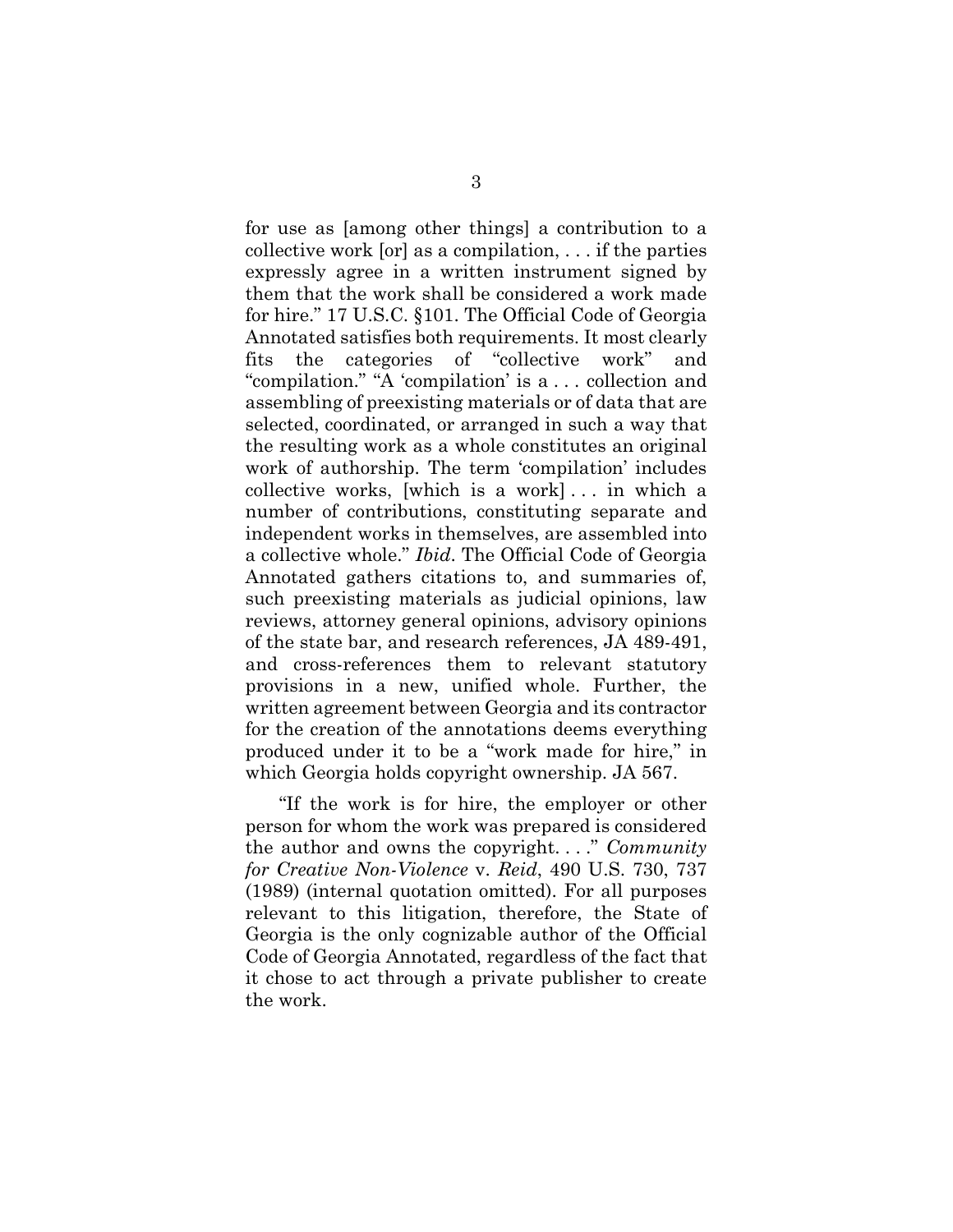### **II. The Official Code of Georgia Annotated's "Official" Public Pronouncement of Georgia Law Distinguishes the Work From Privately Authored Legal Commentary.**

The fact that the annotations lack *binding* legal authority does not control, because the "official" character of the annotations certainly gives them *persuasive* authority. This Court has previously recognized the persuasive authority inherent in a governmental body's commentary on its own law. For example, although the Administrator of the Wage and Hour Division of the U.S. Department of Labor did not have the power to dictate a court's reading of the Fair Labor Standards Act, this Court nevertheless deemed his "rulings, interpretations and opinions of the Administrator under this Act ... a body of experience and informed judgment to which courts and litigants may properly resort for guidance ... [due to their] power to persuade." *Skidmore* v. *Swift & Co*., 323 U.S. 134, 140 (1944).

Here, the Official Code of Georgia Annotated is prepared "under the direct supervision and subject to the approval of the Code Revision Commission," JA 132-135 ¶¶4, 5, 11, 15, 19, 27, which acts "on behalf of and for the benefit of the General Assembly of Georgia." JA 131. A state legislature's own "official" commentary on its own law will carry more "power to persuade" than anyone else's. Federal case law is replete with examples of *Skidmore*-like deference to state entities' interpretations of their own law,3 and

<sup>3</sup> See, *e.g*., *Bldg. Trades Emp'rs' Educ. Ass'n* v. *McGowan*, 311 F.3d 501, 507 (2d Cir. 2002) ("We defer to a state agency's interpretation of its own regulations, unless the interpretation is arbitrary or capricious"); *City of Bangor* v. *Citizens Commc'ns.*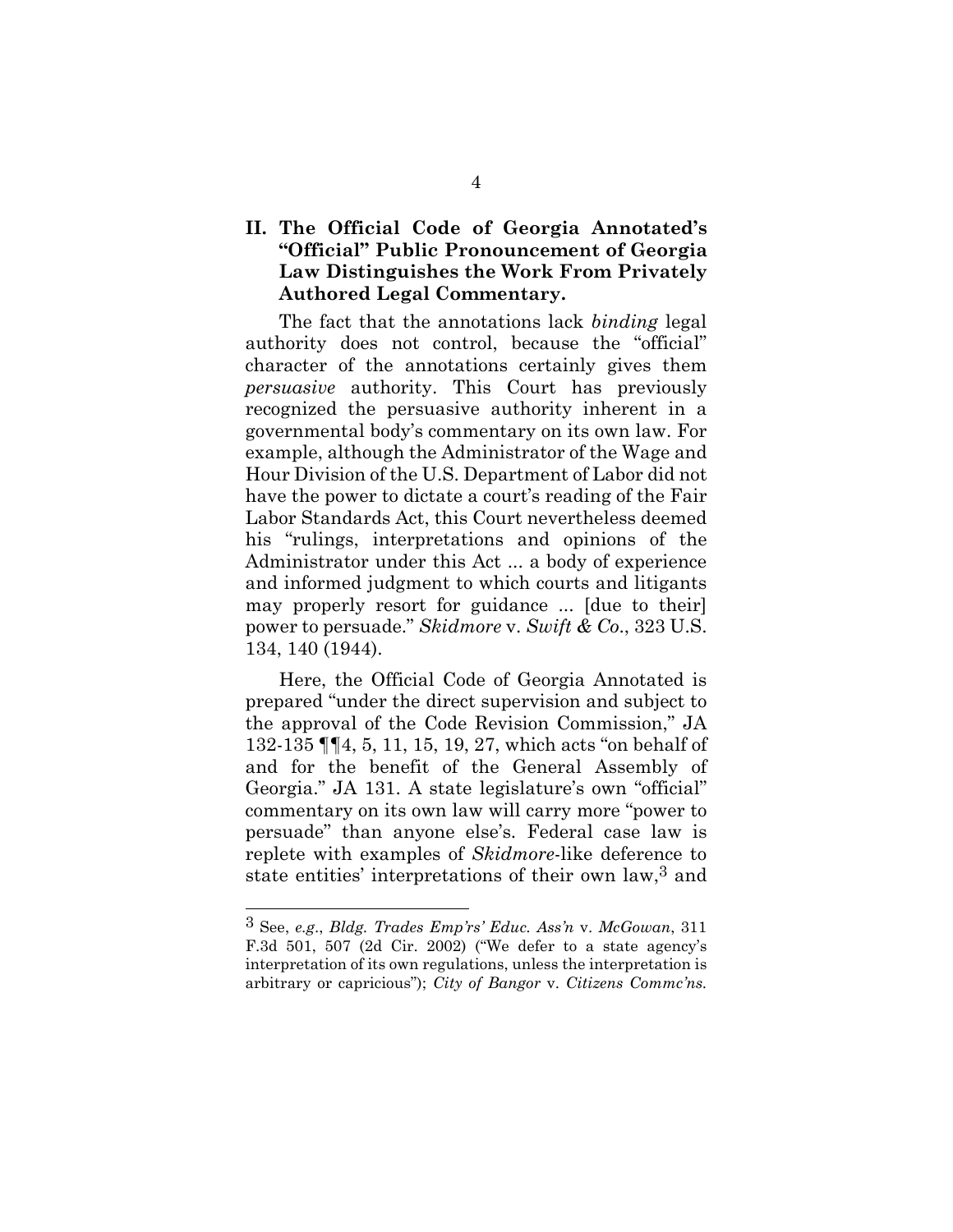the Eleventh Circuit ably collected examples of federal courts deferring to the official commentary published with various federal rules and regulations.4

The state-mandated Users Guide<sup>5</sup> that accompanies the Official Code of Georgia Annotated repeatedly informs readers that it includes "appropriate" annotations describing case law, articles, attorney general opinions, state bar opinions, and research references. JA 489-491. Editorial notes are included "[i]f the editorial staff of LexisNexis®, the [Georgia] Code Revision Commission, or the commission's staff felt that an explanatory note would be helpful to users of the Code." *Ibid*. at 490. Collectively, this conveys to readers that intentional decision-making helped determine which external citations were "appropriate" to consider in order to properly understand the statute, what points are necessary to draw from those citations, and which citations were not necessary to include. Because the annotations are a work made for hire, the State of Georgia is the author of these annotations.<sup>6</sup>

*Co*., 532 F.3d 70, 94 (1st Cir. 2008) ("Federal courts generally defer to a state agency's interpretation of those statutes it is charged with enforcing"); *Arizona* v. *City of Tucson*, 761 F.3d 1005, 1026 (9th Cir. 2014) (following *City of Bangor*).

<sup>4</sup> *State of Georgia* v. *Public.Resource.Org, Inc.*, 906 F.3d 1229, 1250 (11th Cir. 2018).

<sup>5</sup> JA 538.

<sup>6</sup> External sources bear out this understanding. A law review article quotes two Georgia legislators as explaining they "wanted control over the annotations to ensure that the explanations of the law reflected what the General Assembly, as the entity that had the constitutional authority to enact the law, actually meant." Elizabeth Holland, *Will You Have to Pay for the*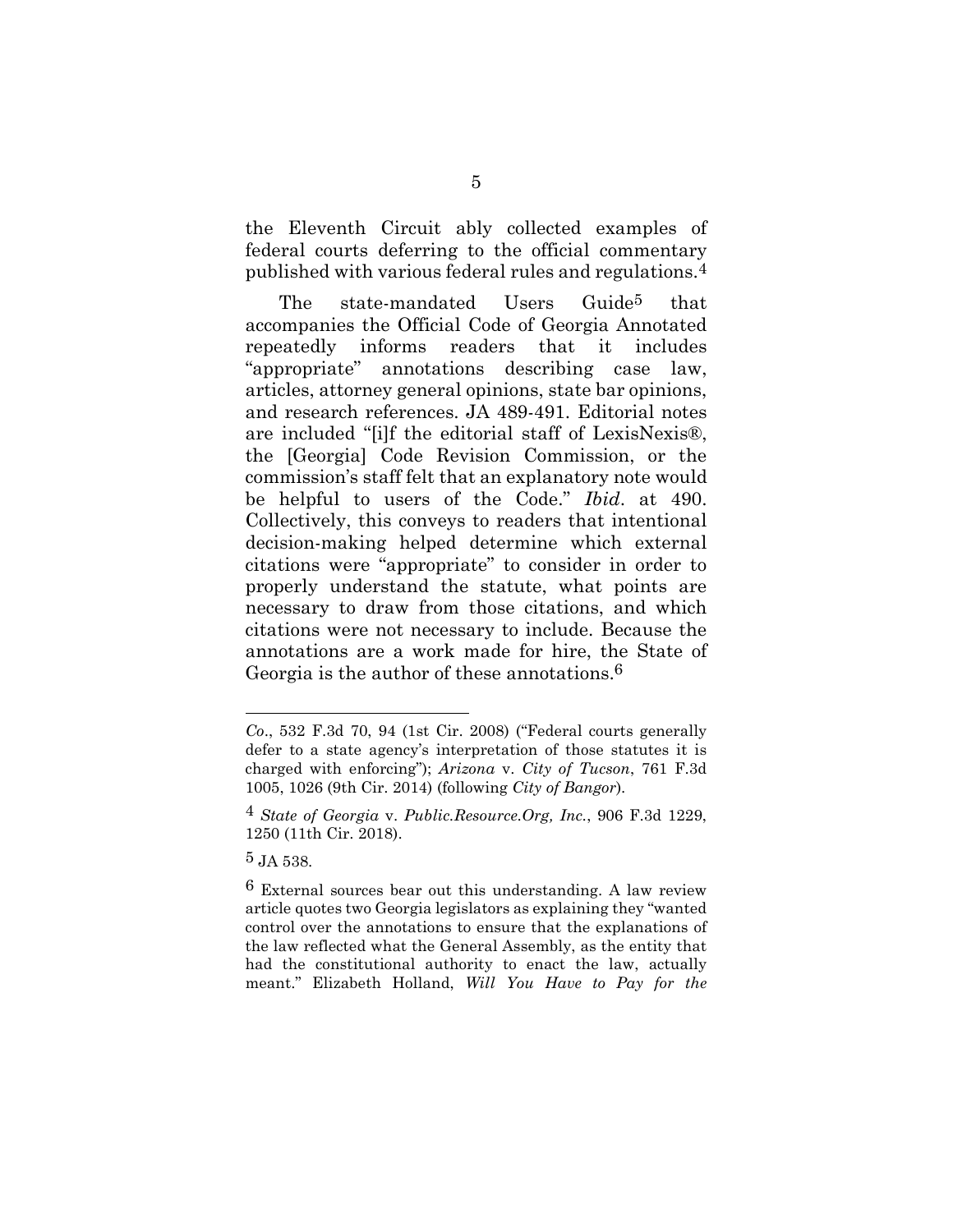### **III. The Issue Presented by this Case Does Not Extend Beyond the Narrow Issue Concerning State Authored, Official Statutory Annotations.**

The record establishes that Petitioner's approach to publishing official statutory annotations is, at best, in the minority among the states. Further, the propriety of copyright protection for state-authored, official annotations is not addressed by the trio of Nineteenth Century decisions that the parties and courts below have repeatedly invoked.7 Nor does this case raise the same issues as those in which a state has incorporated third-party works into the law such as when a state's building code incorporates third-party standards by reference, $8$  or when a state adopts a model statute,  $9$  or when a state officially endorses a privately authored and copyrighted compilation after it is published.10 Those cases raise important issues, but those issues are distinct from

*O.C.G.A.?: Copyrighting the Official Code of Georgia Annotated*, 26 J. Intell. Prop. L. 99, 111-112 (2019).

<sup>7</sup> The annotations at issue in *Wheaton* v. *Peters*, 33 U.S. 591, 8 Pet. 591 (1834) and *Callaghan v. Myers*, 128 U.S. 617 (1888) were each authored and purported to be owned by *individuals* in their personal capacities, while the Court in *Banks* v. *Manchester*, 128 U.S. 244 (1888) expressly declined to consider the propriety of state ownership in such annotations.

<sup>8</sup> See, *e.g*., *CCC Information Services, Inc.* v. *Maclean Hunter Market Reports, Inc*., 44 F.3d 61 (2d Cir. 1994).

<sup>9</sup> See, *e.g*., *Bldg. Officials & Code Adm.* v. *Code Tech., Inc.*, 628 F. 2d 730 (1st Cir. 1980).

<sup>10</sup> These are the fact of *Howell* v. *Miller*, 91 F. 129 (6th Cir. 1898). Howell's annotations were privately authored on his own initiative, and only later endorsed by the Michigan legislature. *Ibid*. at 131.